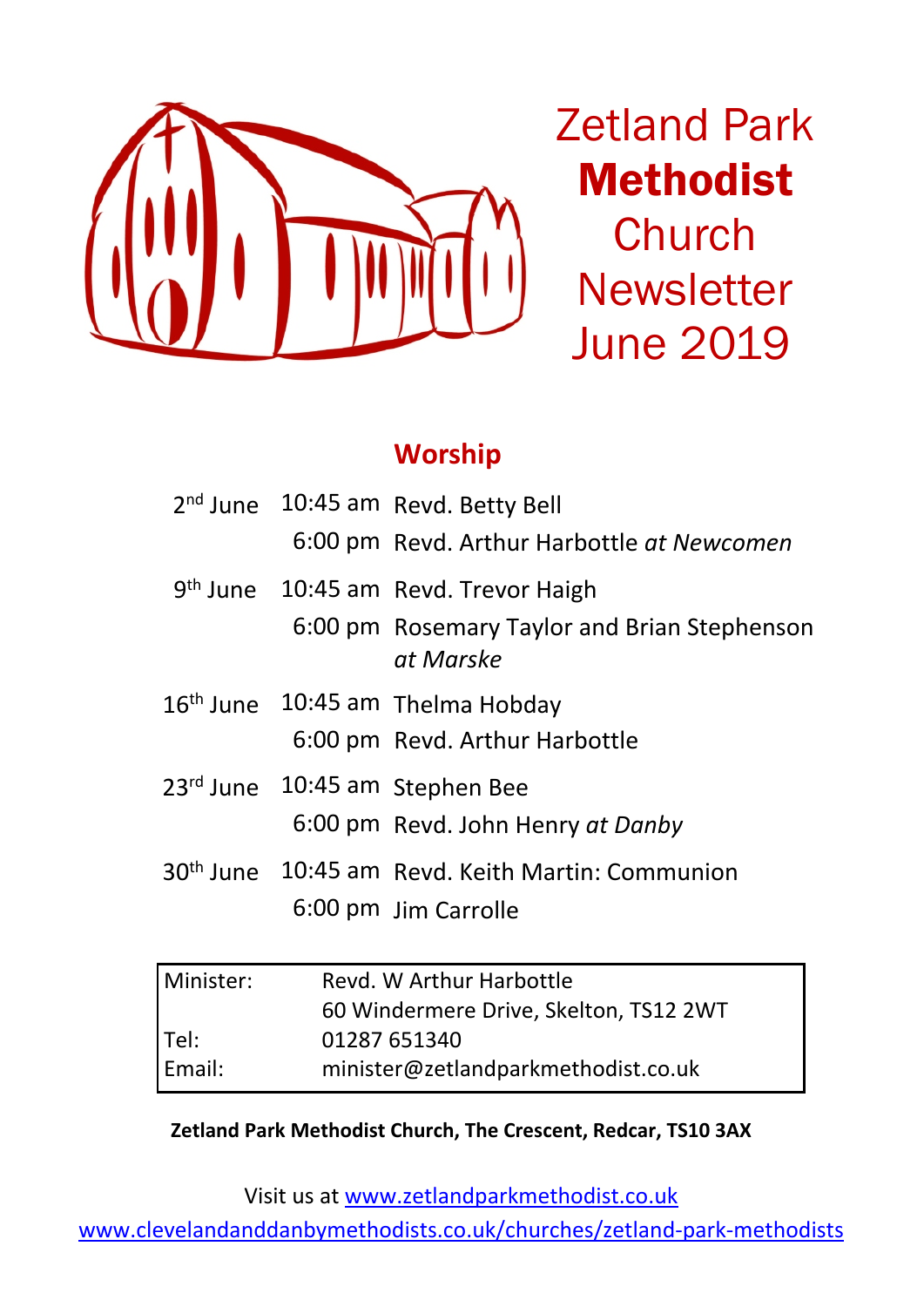On Wednesday 24th July there will be a Memorial Concert for Barry Cope at Emmanuel Church Saltburn starting at 7.30pm.

The concert will feature Silverwood wind band and the New Day Singers.

Admission £5 payable on the door, all proceeds to Alzheimer's Research UK.

## **Stories of Faith**

In September the Methodist Church starts a Year of Testimony - or stories of faith.

As part of this the North East Region are producing a publication:

"50 Great Stories"

They are now urgently looking for contemporary stories of faith to include.

If you think you have one to share please do let one of the Circuit Ministers know - if chosen, help with writing it up could be made available.

This Summer several Teesside Churches are joining together to do a giant social action project in partnership with Stockton, Middlesbrough and Redcar Council. The project is called **"Serve Teesside"** and we are aiming to mobilise the Church of Teesside into unified action during the months of June and July.

Imagine over 1000 Christian's spreading out over Teesside to paint, litter pick, plant, clean and serve. Imagine doing under the banner of the unified Church in Teesside.

As Churches Together In Redcar we thought it would be great if we could coordinate a date to get stuck in together. As a result the date we're going to go for is **Saturday 13th July.**

Please let Ann know if this is something in which you would like to be involved.

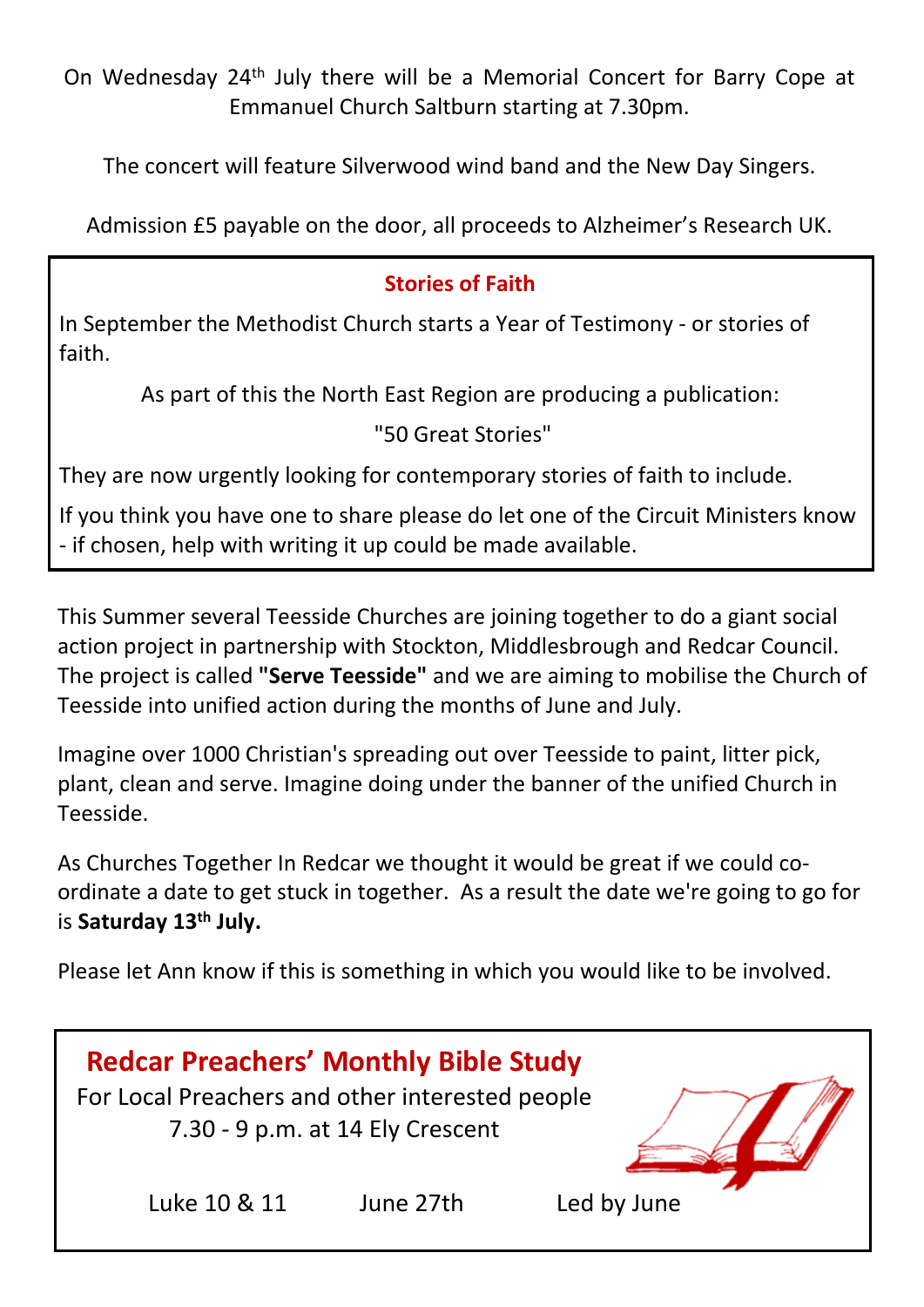## **Pentecost** (June 9th, this year) the Christian festival which some call the birthday of the church!

When I was just a teenager my parents gave me one of the best presents I have ever received. It was a box of electronic components - a kit that I had to make up into an electrical multi-meter! It was just what a flourishing electrical engineer needed, but made much better by the fact that I had had to construct it first. It gave me a chance to do and to learn things which otherwise would be been beyond me.

The Biblical account of Pentecost records the transformation of Jesus's followers on that day from a frightened group of people, who where hiding themselves away in fear for their lives, into a bold and confident group who spoke out against the actions of those who crucified Jesus and to testify to His resurrection. The Bible records some 3000 people came to faith that first day through the convincing words of the first Christians! Pentecost was the day when Jesus's followers took on, and continued, the work that Jesus had done during his time on earth, through showing the love of God and His desire for peace and justice in the world. The gift of the Holy Spirit was the power of God which transformed the disciples in such a dramatic way and enabled them to do so much more than they would ever have done on their own - it quite literally launched the church!

Over the many year's since there have been many Christians who, with the same gift, have continued to speak equally powerfully and witnessed to the Resurrection of Jesus. Sometimes this has been at times of great persecution and cruelty when they have suffered brutality and even death for speaking out, as did some of the early Christians. But that same gift is available to every Christian!

The Holy Spirit is not a gift that just brings ease and comfort. It is a gift that makes us more like Jesus and more able to respond like He would, so as to make the world the better place God wants it to be.

Blessings, Arthur